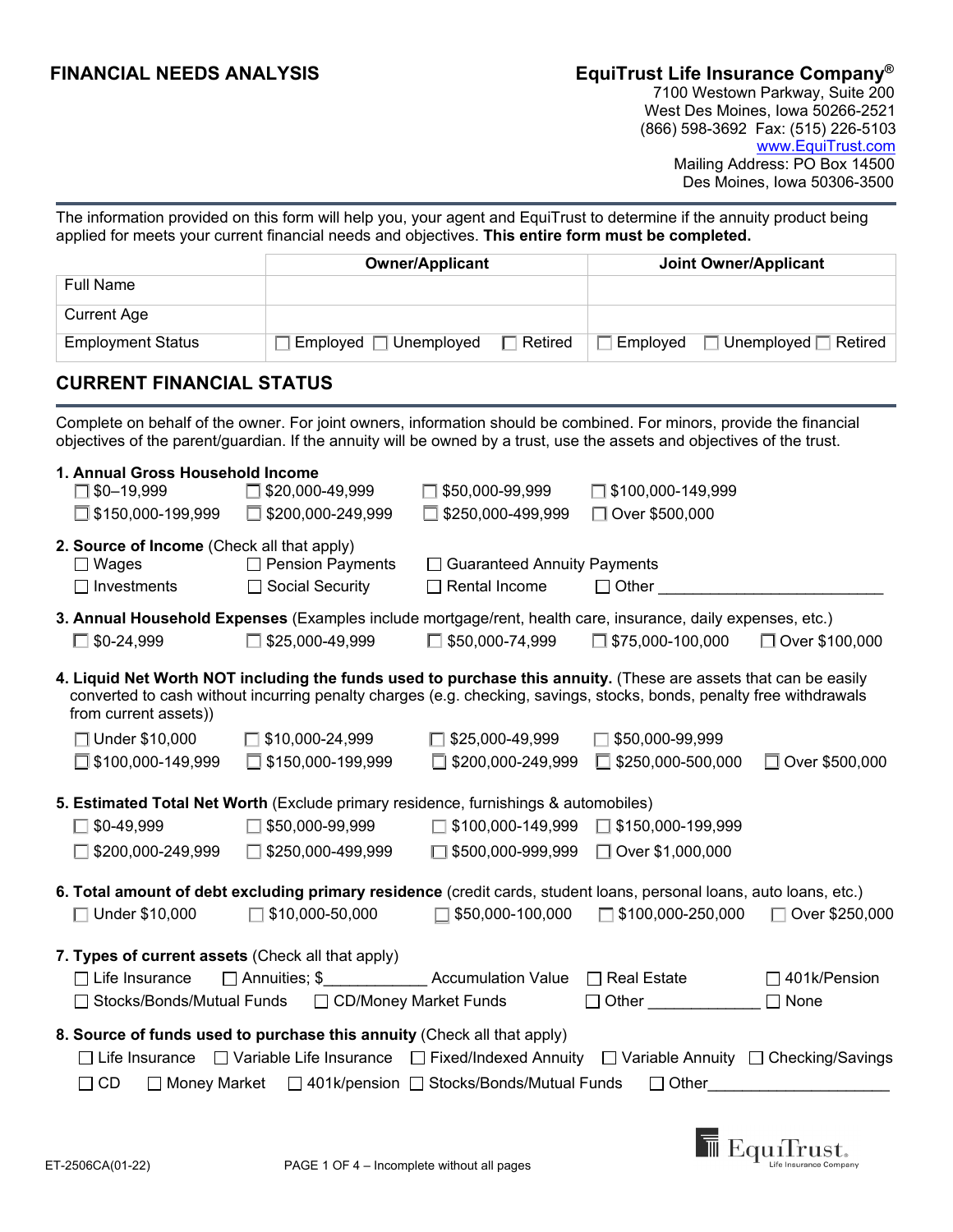# **CURRENT FINANCIAL STATUS (CONT'D)**

| out of the property and the house is sold.)<br>$\Box$ Yes                                                                                        | $\Box$ No                             |                                            |                           | 9. Do you have a reverse mortgage on your primary residence? (A reverse mortgage is an agreement in which a<br>senior homeowner takes a loan against the equity in their home. The loan is repaid when the borrower dies or moves |
|--------------------------------------------------------------------------------------------------------------------------------------------------|---------------------------------------|--------------------------------------------|---------------------------|-----------------------------------------------------------------------------------------------------------------------------------------------------------------------------------------------------------------------------------|
| 10. Do you have an emergency fund for unexpected expenses?<br>$\Box$ Yes                                                                         |                                       | □ No (please explain) No (please explain)  |                           |                                                                                                                                                                                                                                   |
| <b>FINANCIAL OBJECTIVES</b>                                                                                                                      |                                       |                                            |                           |                                                                                                                                                                                                                                   |
| 11. Why are you purchasing this annuity? (Check all that apply)<br>□ Estate Planning □ Potential Growth □ Tax Deferral □ Flexible Income Options |                                       |                                            |                           |                                                                                                                                                                                                                                   |
| 12. Indicate your risk tolerance<br>$\Box$ Conservative                                                                                          | $\Box$ Moderate                       | $\Box$ Aggressive                          |                           |                                                                                                                                                                                                                                   |
| 13. What is your financial experience?<br>$\Box$ 0-5 years $\Box$ 6-10 years                                                                     |                                       | $\Box$ 11-20 years                         | $\Box$ Over 20 years      |                                                                                                                                                                                                                                   |
| 14. Federal tax bracket<br>$\Box$ 10-20%                                                                                                         | $\square$ 21-30%                      | $\Box$ 31-40%                              | $\square$ 41-50%          | □ Other (Details) _______                                                                                                                                                                                                         |
| of the annuity you are purchasing?<br>$\square$ No                                                                                               |                                       | $\Box$ Yes (please explain)                |                           | 15. Do you anticipate material changes in your income, expenses, or assets during the surrender charge period                                                                                                                     |
| 16. How long do you plan to keep this annuity?<br>$\square$ 3 years                                                                              |                                       | $\Box$ 4-7 years $\Box$ 8-10 years         | $\Box$ More than 10 years |                                                                                                                                                                                                                                   |
| 17. When do you anticipate taking your first distribution from this annuity? (Check one)<br>$\Box$ < 1 year                                      | $\Box$ 1-5 years                      |                                            |                           | $\Box$ 6-10 years $\Box$ 11+ years $\Box$ I don't plan to take distributions                                                                                                                                                      |
| (Check all that apply)                                                                                                                           |                                       |                                            |                           | 18. In consideration of your answer to item 17, how do you anticipate taking distributions from this annuity?                                                                                                                     |
|                                                                                                                                                  |                                       |                                            |                           | □ Immediate Income □ Income Rider □ Required Minimum Distribution □ Penalty-free withdrawals                                                                                                                                      |
| $\Box$ Lump sum                                                                                                                                  | $\Box$ Annuitize                      | $\Box$ Leave to Beneficiary                |                           | $\Box$ I don't plan to take distributions                                                                                                                                                                                         |
| $\Box$ Yes<br>$\Box$ N/A - Confidence Income Immediate Annuity                                                                                   |                                       |                                            |                           | 19. Are you aware that the fixed annuity contract for which you are applying may be a long-term contract with<br>substantial penalties for early withdrawal and there are non-guaranteed elements in the annuity?                 |
| 20. Are you aware that withdrawals prior to age 59-1/2 may result in a 10% IRS penalty tax?                                                      |                                       |                                            |                           |                                                                                                                                                                                                                                   |
| $\Box$ Yes                                                                                                                                       | $\Box$ No                             | $\Box$ N/A                                 |                           |                                                                                                                                                                                                                                   |
| $\square$ No                                                                                                                                     | veteran's aid and attendance benefit? |                                            |                           | 21. Do you intend to apply for means-tested government benefits, including, but not limited to, Medi-Cal or the                                                                                                                   |
| T-2506CA(01-22)                                                                                                                                  |                                       | PAGE 2 OF 4 - Incomplete without all pages |                           | EquiTrust.                                                                                                                                                                                                                        |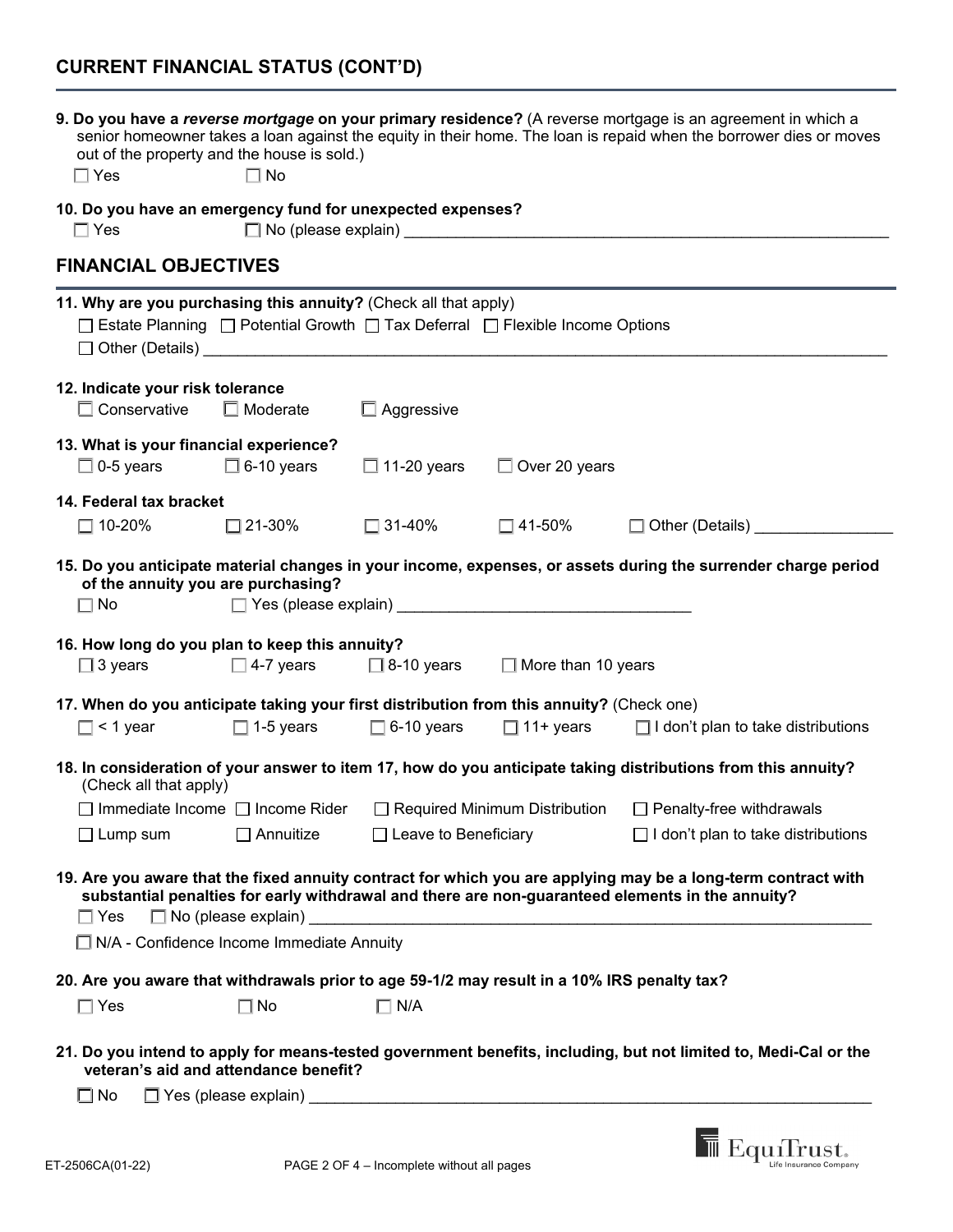# **INSURANCE AGENT/PRODUCER DISCLOSURE FOR ANNUITIES**

### **Do not sign unless you have read and understand the information in this form.**

| 1. INSURANCE AGENT INFORMATION ("Me", "I", "My") |                          |       |
|--------------------------------------------------|--------------------------|-------|
| Full Name (first-middle-last)                    |                          |       |
|                                                  |                          |       |
| <b>Business Telephone Number</b>                 | National Producer Number | State |
|                                                  |                          |       |
|                                                  |                          |       |

### **2. OWNER/APPLICANT INFORMATION ("You", "Your")**

Full Name (first, middle, last)

### **3. TYPES OF PRODUCTS I CAN SELL:**

| l am licensed to sell annuities to you in accordance with state law. <u> If I recommend that You buy an annuity, it means I</u><br>believe that it effectively meets Your financial situation, insurance needs and financial objectives. Other financial<br>products, such as life insurance or stocks, bonds and mutual funds, also may meet Your needs. |                           |                            |  |
|-----------------------------------------------------------------------------------------------------------------------------------------------------------------------------------------------------------------------------------------------------------------------------------------------------------------------------------------------------------|---------------------------|----------------------------|--|
| I offer the following products:                                                                                                                                                                                                                                                                                                                           |                           |                            |  |
| $\Box$ Fixed or Fixed Indexed Annuities                                                                                                                                                                                                                                                                                                                   | $\Box$ Variable Annuities | Life Insurance<br>$\perp$  |  |
| I need a separate license to provide advice about or to sell non-insurance financial products. I have checked below any<br>non-insurance financial products that I am licensed and authorized to provide advice about or to sell.                                                                                                                         |                           |                            |  |
| $\Box$ Mutual Funds                                                                                                                                                                                                                                                                                                                                       | Stocks/Bonds              | □ Certificates of Deposits |  |

### **4. ANNUITIES I CAN SELL:**

| I am authorized to sell: | Annuities from One (1) Insurer                                                   | $\Box$ Annuities from Two (2) or more Insurers |  |
|--------------------------|----------------------------------------------------------------------------------|------------------------------------------------|--|
|                          | Annuities from Two (2) or more Insurers although I primarily sell annuities from |                                                |  |

#### **5. HOW I'M PAID FOR MY WORK:**

It's important for You to understand how I'm paid for my work. Depending on the particular annuity You purchase, I may be paid a commission or a fee. Commissions are generally paid to Me by the insurance company while fees are generally paid to Me by the consumer. If You have questions about how I'm paid, please ask Me. **Depending on the particular annuity You buy, I will or may be paid cash compensation as follows (select one):**

 $\Box$  Commission, which is usually paid by the insurance company or other sources.

 $\Box$  Other (Details)

**If you have questions about the above compensation I will be paid for this transaction, please ask me.**